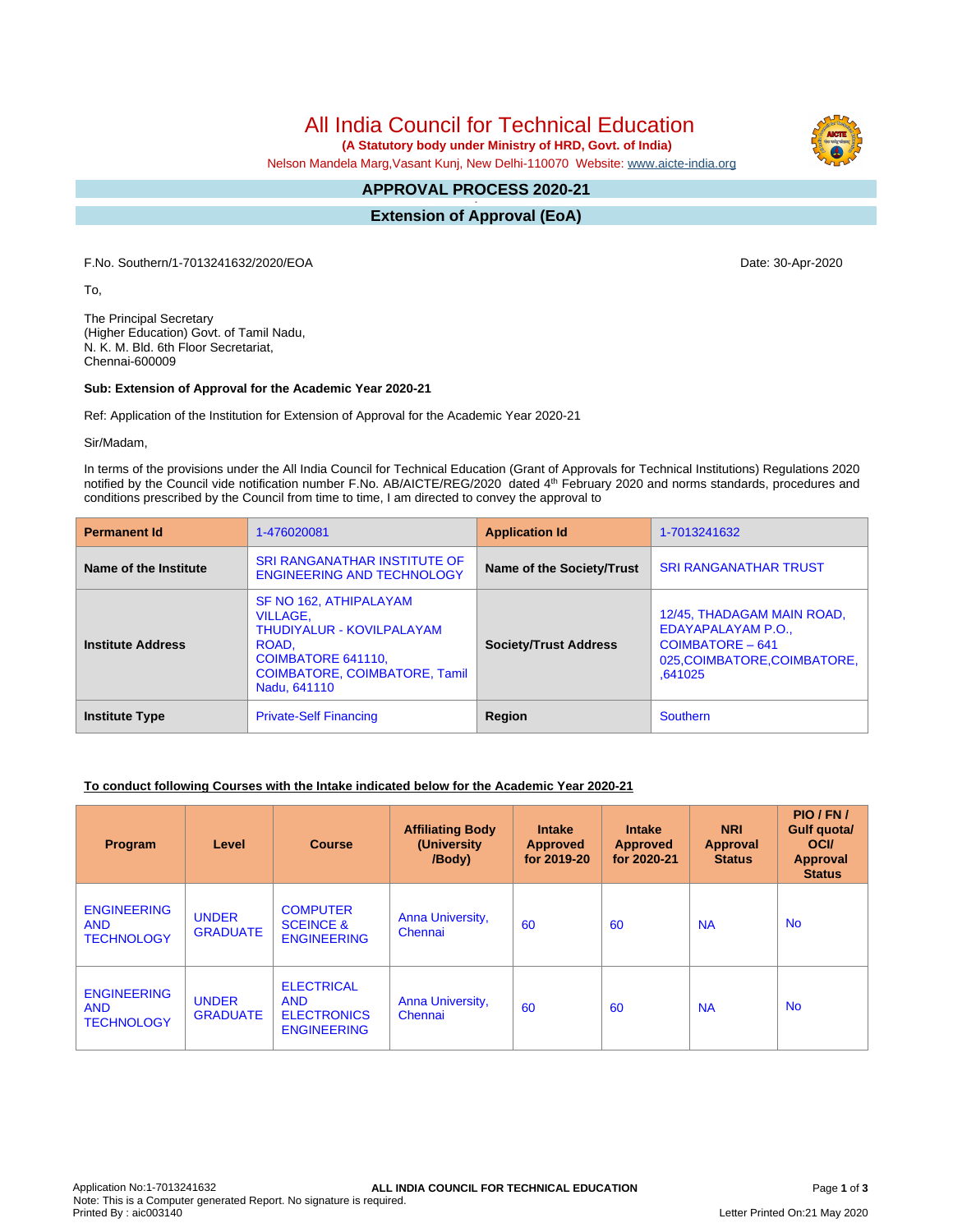| <b>ENGINEERING</b><br><b>AND</b><br><b>TECHNOLOGY</b> | <b>UNDER</b><br><b>GRADUATE</b> | <b>MECHANICAL</b><br><b>ENGINEERING</b>                             | Anna University,<br>Chennai | 60 | 60 | <b>NA</b> | <b>No</b> |
|-------------------------------------------------------|---------------------------------|---------------------------------------------------------------------|-----------------------------|----|----|-----------|-----------|
| <b>ENGINEERING</b><br><b>AND</b><br><b>TECHNOLOGY</b> | <b>UNDER</b><br><b>GRADUATE</b> | <b>ELECTRONICS</b><br>$\mathbf{a}$<br><b>COMMUNICATIO</b><br>N ENGG | Anna University,<br>Chennai | 60 | 60 | <b>NA</b> | <b>No</b> |
| <b>ENGINEERING</b><br><b>AND</b><br><b>TECHNOLOGY</b> | <b>UNDER</b><br><b>GRADUATE</b> | <b>CIVIL</b><br><b>ENGINEERING</b>                                  | Anna University,<br>Chennai | 60 | 60 | <b>NA</b> | <b>No</b> |

### **It is mandatory to comply with all the essential requirements as given in APH 2020-21 (Appendix 6)**

## **Important Instructions**

- 1. The State Government/ UT/ Directorate of Technical Education/ Directorate of Medical Education shall ensure that 10% of reservation for Economically Weaker Section (EWS) as per the reservation policy for admission, operational from the Academic year 2020-21 is implemented without affecting the reservation percentages of SC/ ST/ OBC/ General. However, this would not be applicable in the case of Minority Institutions referred to the Clause (1) of Article 30 of Constitution of India. Such Institution shall be permitted to increase in annual permitted strength over a maximum period of two years beginning with the Academic Year 2020-21
- 2. The Institution offering courses earlier in the Regular Shift, First Shift, Second Shift/Part Time now amalgamated as total intake shall have to fulfil all facilities such as Infrastructure, Faculty and other requirements as per the norms specified in the Approval Process Handbook 2020-21 for the Total Approved Intake. Further, the Institutions Deemed to be Universities/ Institutions having Accreditation/ Autonomy status shall have to maintain the Faculty: Student ratio as specified in the Approval Process Handbook. All such Institutions/ Universities shall have to create the necessary Faculty, Infrastructure and other facilities WITHIN 2 YEARS to fulfil the norms based on the Affidavit submitted to AICTE.
- 3. In case of any differences in content in this Computer generated Extension of Approval Letter, the content/information as approved by the Executive Council / General Council as available on the record of AICTE shall be final and binding.
- 4. Strict compliance of Anti-Ragging Regulation: Approval is subject to strict compliance of provisions made in AICTE Regulation notified vide F. No. 373/Legal/AICTE/2009 dated July 1, 2009 for Prevention and Prohibition of Ragging in Technical Institutions. In case Institution fails to take adequate steps to Prevent Ragging or fails to act in accordance with AICTE Regulation or fails to punish perpetrators or incidents of Ragging, it will be liable to take any action as defined under clause 9(4) of the said Regulation.

**Prof.Rajive Kumar Member Secretary, AICTE**

Copy to:

- **1. The Director Of Technical Education\*\*, Tamil Nadu**
- **2**. **The Registrar\*\*,** Anna University, Chennai
- **3. The Principal / Director,** SRI RANGANATHAR INSTITUTE OF ENGINEERING AND TECHNOLOGY Sf No 162, Athipalayam Village,